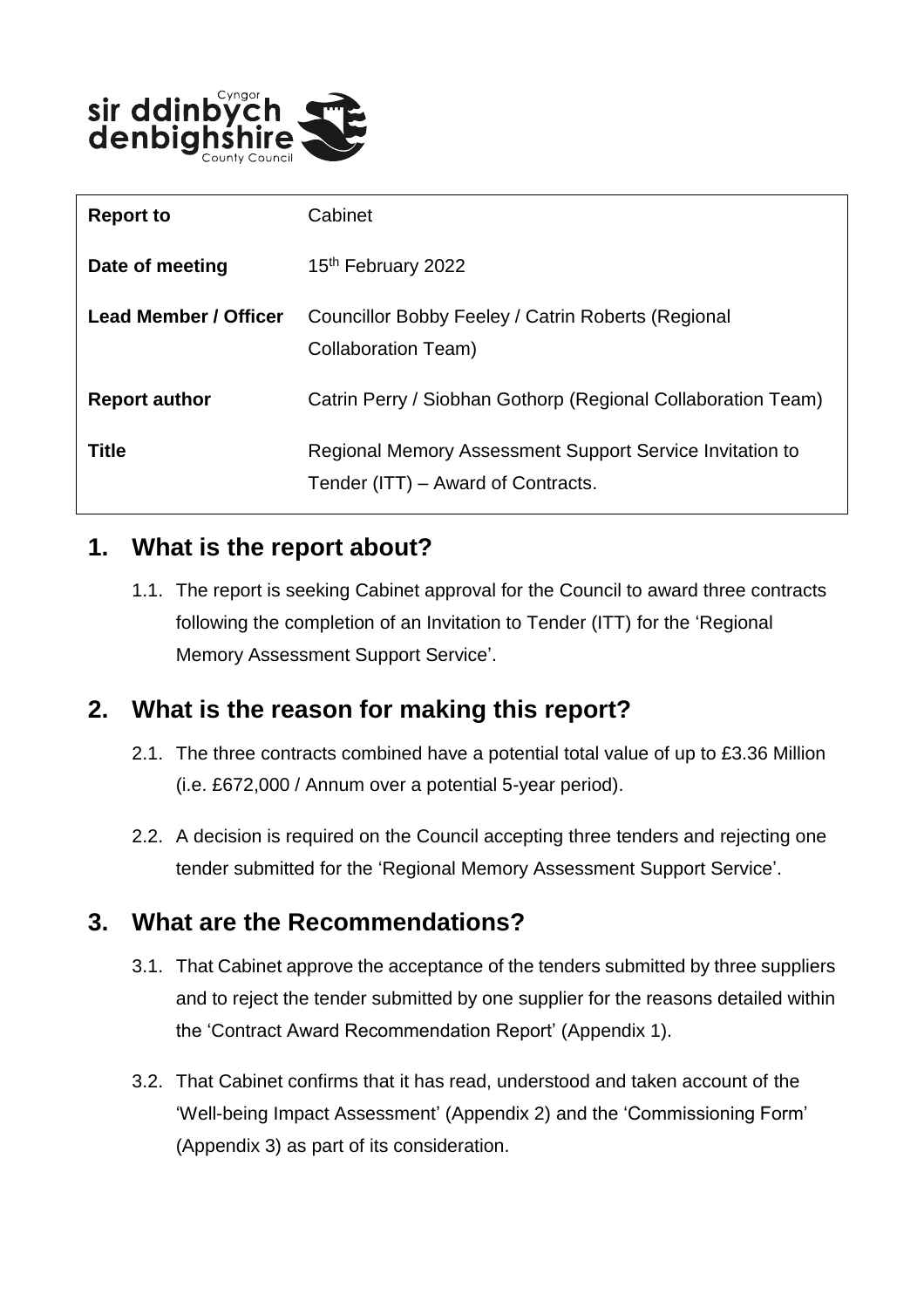# **4. Report details**

- 4.1. Cabinet gave its approval for the Council to act as the Lead Commissioner for the 'Regional Memory Assessment Support Service' ITT at the Cabinet meeting held on 23rd November 2021, acting on behalf of the six Local Authority partners and Betsi Cadwaladr University Health Board (BCUHB) as part of the North Wales Social Care and Well-being Services Improvement Collaborative.
- 4.2. The Council issued the ITT for 'Regional Memory Assessment Support Service' the on  $2^{nd}$  December 2021. The closing date for tender submissions was 13<sup>th</sup> January 2022.
- 4.3. Three bidders submitted tenders for the 3 x Lots offered as part of the ITT. One bidder submitted tenders for 2 x Lots offered, with the other bidders submitting tenders for 1 x Lot each.
- 4.4. Tenders were received for each of the Lots offered. The ITT had, therefore, succeeded in attracting tenders for all of the Lots offered.
- 4.5. The tenders submitted were evaluated against the prescribed evaluation methodology that was issued with the ITT.
- 4.6. The Award Recommendation Report, given in Appendix 1, details the evaluation of each tender submission and makes recommendations regarding contract award against each Lot.

## **5. How does the decision contribute to the Corporate Priorities?**

- 5.1. Awarding the three contracts will enable the six Local Authority partners and BCUHB to engage with three external organisations to establish the 'Regional Memory Assessment Support Service' across the region.
- 5.2. Establishing the 'Regional Memory Assessment Support Service' across the region will support the partners to meet the key objectives of the Welsh Government 'Dementia Action Plan for Wales 2018 – 2022' that seeks to establish a dementia friendly nation through knowledge, understanding and support around dementia.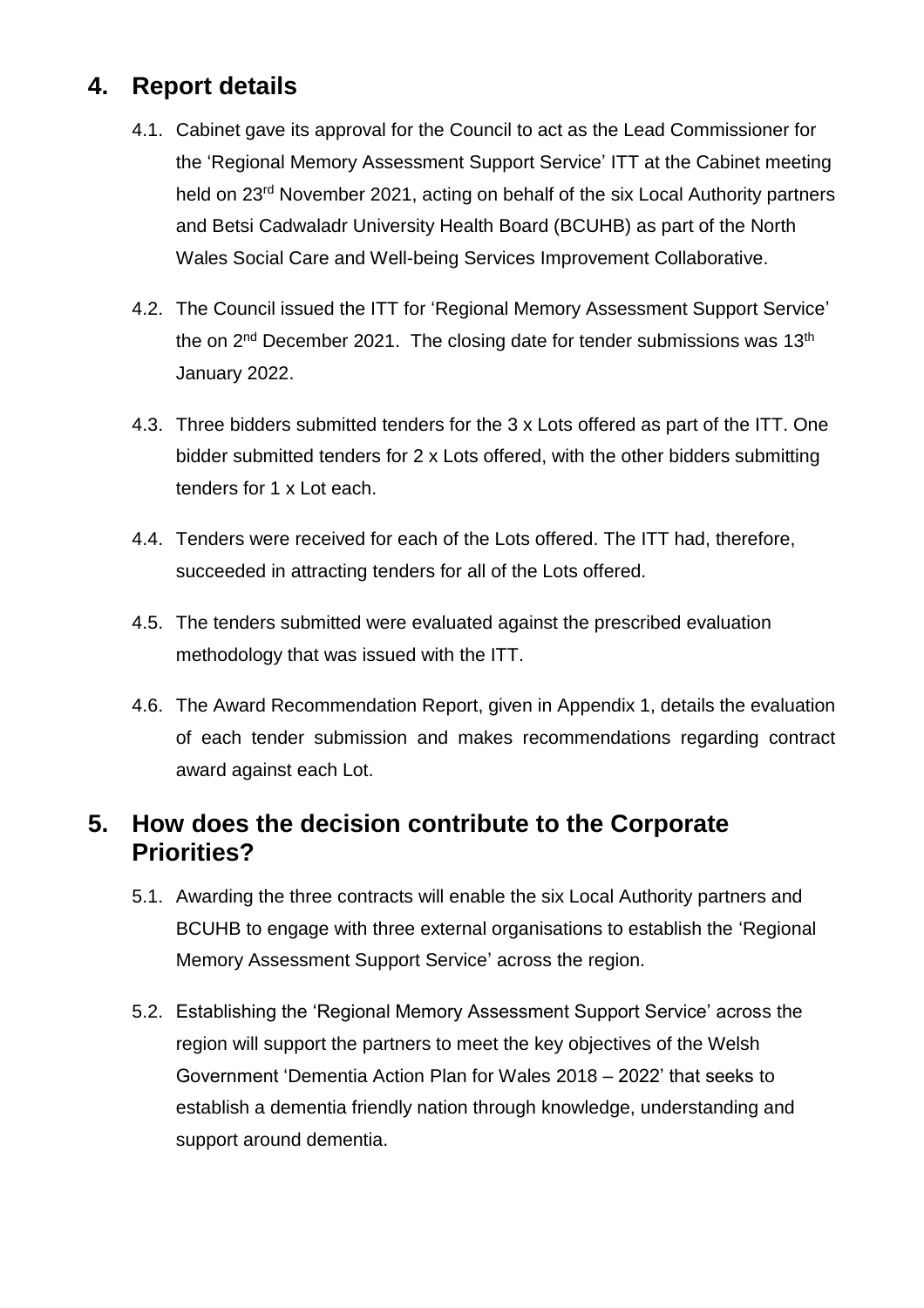- 5.3. Establishing a 'One Stop Shop' / 'Universal' approach that enables individuals to access information, advice, guidance and support relating to memory loss concerns, and for those that have been diagnosed with dementia to be able to access a universal support pathway, is a priority of both 'The North Wales Dementia Strategy (March 2020)' and the 'North Wales Regional Plan (Area Plan)'. Establishing the 'Regional Memory Assessment Support Service' will enable individuals to access the services they require in a timely and consistent manner across North Wales.
- 5.4. There is a legal duty in the 'Social Services and Well-being Act 2014' for Regional Partnership Boards to prioritise the integration of services in relation to older people with complex needs and long term conditions, including dementia.
- 5.5. The 'North Wales Dementia Strategy (March 2020)' sets out how we will work towards integrated dementia services in North Wales. It has been developed jointly by the six North Wales Local Authority partners and BCUHB supported by Public Health Wales, Bangor University and other partners.

## **6. What will it cost and how will it affect other services?**

6.1. In accordance with the guidance given by Welsh Government, the Project Team has allocated the following budgets for each aspect of the service:

Lot 1: Provision of a regional pre-assessment and post-diagnosis support (i.e. Information, advice, guidance + support through the Memory Assessment Pathway): £360K / Annum;

Lot 2: Regional Identifiers (i.e. Identifying and supporting those diagnosed in other health settings): £112K / Annum;

Lot 3: Provision of Regional Dementia Centres (i.e. physical points of access to services and information, advice + quidance within the community): £200K / Annum.

6.2. The funding for the services is new and recurring funding that has been awarded to the 'North Wales Regional Partnership Board (RPB)' by Welsh Government for the purpose of developing an enhanced regional approach to supporting individuals who have memory issues / concerns or dementia at the pre-assessment and post-diagnosis stages.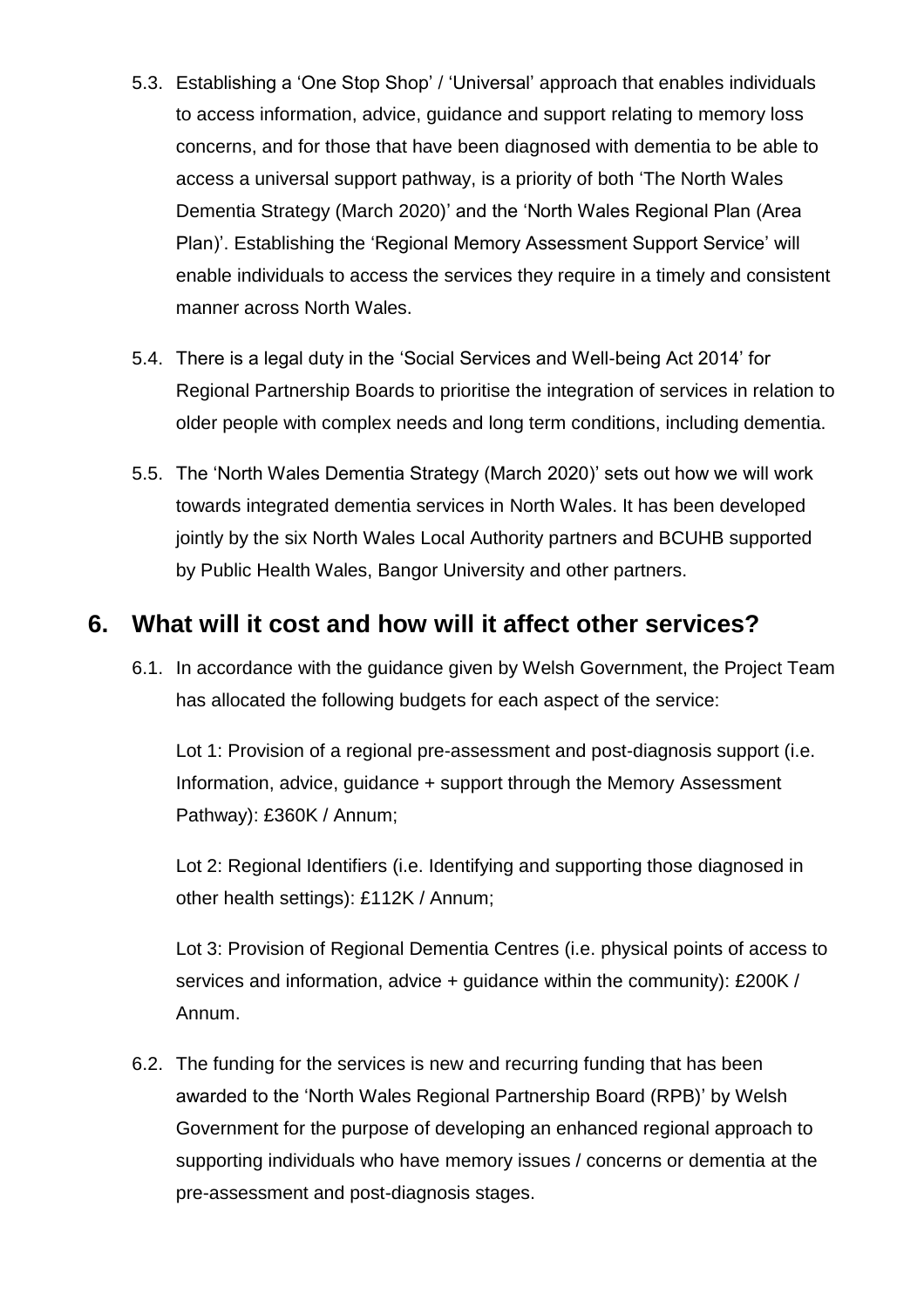- 6.3. There are no additional costs to the Council or the Partners for the management of the 3 x contracts. Existing members of staff from the Regional Collaboration Team will provide project management and contract management support going forward.
- 6.4. The implications for other services is that the 'Regional Memory Assessment Support Service' will improve and increase the current provision in place across North Wales by providing a single / uniform pathway for partners and other services to follow across the region, and create equitable access to services for people with memory issues, dementia and their family / carers.

# **7. What are the main conclusions of the Well-being Impact Assessment?**

- 7.1. The Well-being Impact Assessment was completed and reviewed by the Regional Collaboration Team and undertaken at initial and ongoing planning stages.
- 7.2. The pathway will deliver regional services that are efficient, effective and equitable for the population with dementia and their carers.
- 7.3. The pathway will remove the duplication identified enabling effective use of funding and service provision delivery.
- 7.4. The pathway will ensure individuals will be provided pre and post diagnosis support across the region.
- 7.5. The pathway will provide additional service provision in pre diagnosis support to support health improvements and outcomes.
- 7.6. The pathway will provide contractual collaborative and integrated working processes between providers.
- 7.7. The pathway will support protected characteristics and provide support in the Welsh Language and / or language of choice.
- 7.8. The funding is recurrent and managed regionally, thereby ensuring sustainability of the project.